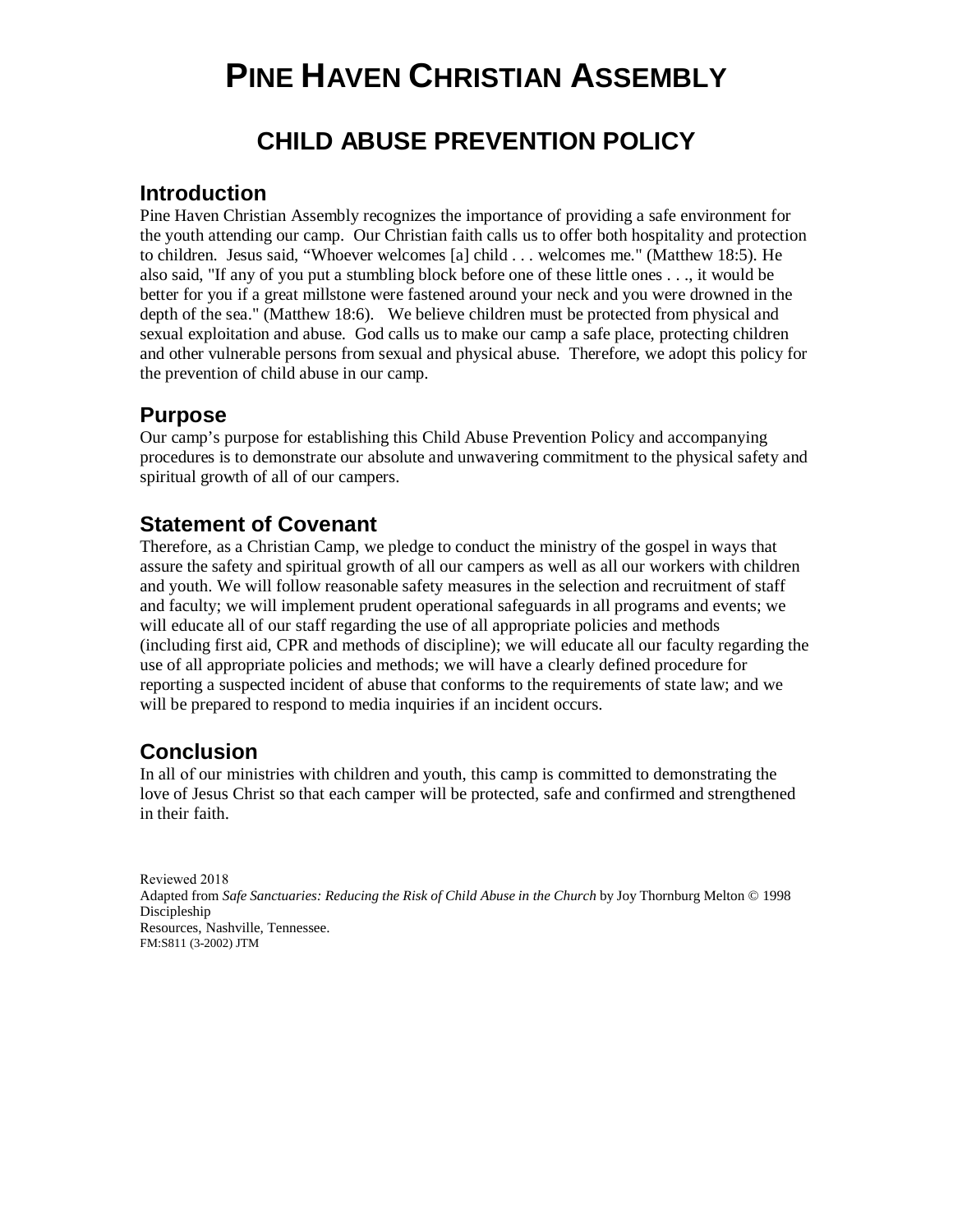# **Definitions**

| <b>Staff</b> | Those hired by Pine Haven Christian Assembly to work for the    |
|--------------|-----------------------------------------------------------------|
|              | summer.                                                         |
| Dean         | The volunteer person or persons organizing and leading the camp |
|              | program for a particular week.                                  |
| Faculty      | Volunteers functioning as camp counselors, cabin monitors, and  |
|              | teachers.                                                       |

## **Safety Measures in selection of Staff and Faculty**

#### **Staff**

- 1. Application required
- 2. 3 references required and checked
- 3. Face to face interview done whenever possible
- 4. Background Checks run on each staff person
- 5. Primary Screening Form required
- 6. Training and Education on Prevention of Child Abuse required

#### **Faculty and other volunteers**

- 1. Secondary Screening Form required
- 2. Endorsement required
- 3. Training and Education on Prevention of Child Abuse required

### **Safeguards**

- 1. Pine Haven strives for a 1:5 Faculty/camper ratio to ensure proper protection and supervision of campers.
- 2. Two Adult Rule observed. No faculty or Staff is ever to be completely alone with a camper – they are to always have another faculty or staff member present or be in a public area where they can be seen by others.
- 3. Faculty and Staff are expected to avoid physical contact, especially at the swimming area. Full frontal hugs are not acceptable. Side hugs are preferred.
- 4. At least one Cabin Mom/Dad must be present whenever the campers are to be in the cabin. We strive for two cabin leaders to be present after lights out.
- 5. Faculty and Staff are expected to respect the personal privacy of campers in the bathhouse and the cabin quarters.
- 6. Visitors of Pine Haven are expected to check-in with the Camp Manager upon arrival.

# **Training and Education on Prevention of Child Abuse**

- 1. All Staff, Faculty and Volunteers will be educated on Pine Haven's rules, regulations and Child Abuse Prevention policies during Staff and Faculty orientations
- 2. All Staff, Faculty and Volunteers will watch the Child Abuse Prevention Video before working at Pine Haven or complete the Reducing the Risk training on-line
- 3. All Staff, Faculty and Volunteers will be provided with resources for further education ("No More Tears" Article and "Safety Tips on Sensitive Subject of Child Abuse" Pamphlet or "For Camp Counselors: Guidelines on Child Sexual Abuse and Exploitation)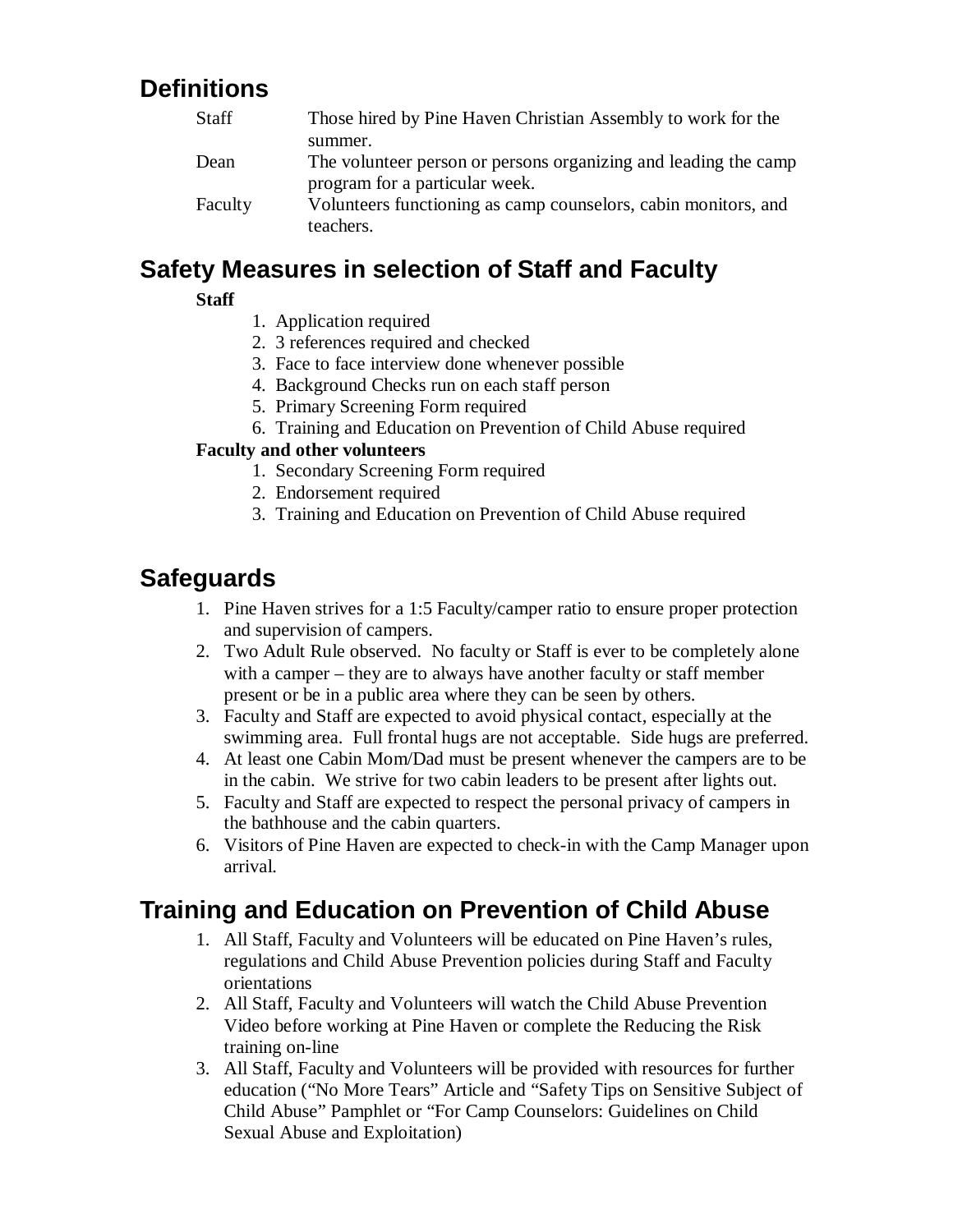# **Appropriate Methods of Discipline**

Campers follow the lead of their counselors. Therefore, counselors who exhibit strong leadership and a genuine interest in the campers will avert many discipline problems. When discipline is necessary, the focus is to correct rather than simply dole out punishments. Use creative correction and good communication while dealing with a disciplinary situation. Most of all look for the opportunity to teach through the process.

#### **Preventing the Need for Discipline**

- 1. Invest yourself in the campers. Spend time getting to know them. Work on knowing all your cabin camper's names by the end of the first day.
- 2. Show love to the campers. Positively reinforce them and show a genuine interest in each of them.
- 3. Set your cabin parameters and structure the first night. Setting out your expectations at the front will avoid trouble later.
- 4. Expect their best. Campers will rise to the level of your expectation. Set it low and they'll comply. Set it high and they'll go for it.
- 5. Keep on top of things. Take care of little problems right away. Campers view a lack of disapproval as approval.

#### **Discipline Procedures**

- 1. Never handle discipline or conflict with a camper alone. Always have another faculty/staff person present.
- 2. Remove camper(s) who are misbehaving and get them calmed down.
- 3. Assess the situation by questions as well as observation.
	- Have each camper describe what just happened.
	- Understand the cause/effect relationship
	- Determine what needs to be done about the incident. Grace and right living must be implemented. Consider offense and any apologies, reconciliation or restitution needed.
	- Is a warning/reminder necessary? Do you need to communicate this to the Dean or the Camp Manager? (Camper missing, incident involving drugs/alcohol and damaged property need to be reported to the manager.)
	- Consider the life training opportunity. What does God think about fighting? "It's not what's coming at me; it's what's coming out of me." How does God want us to treat one another? How do you feel God would have us care for the world He made?
	- Call out the best in the camper. Express positive observations about them and call them to live up to their potential.
- 4. Communicate acceptance and love for the campers throughout the process.
- 5. The use of physical discipline is forbidden and will result in dismissal of the staff or faculty. However, if a camper is hurting him/herself or another camper, it is the faculty/staff member's responsibility to restrain him/her.
- 6. The use of derogatory terms is not tolerated.
- 7. Make sure the consequence fits the crime.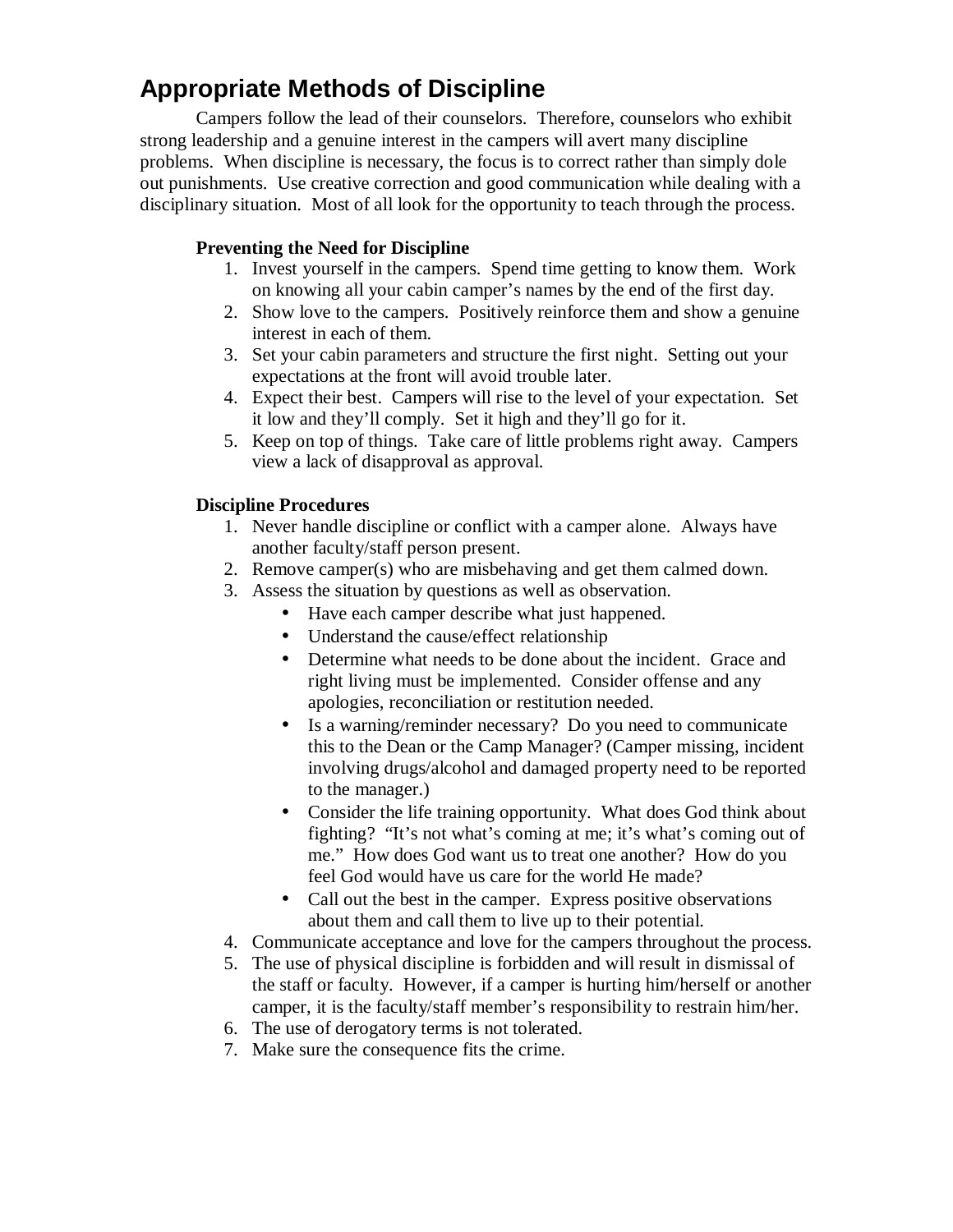### **Procedure for Reporting a Suspected Incident of Abuse**

#### **Underlying Principles of reporting procedures:**

- 1. Any allegation will be taken seriously.
- 2. Every situation will be handled forthrightly with due respect for privacy and confidentiality of those involved.
- 3. Notification will be made to the appropriate parties.
- 4. Full cooperation will be given to civil authorities under the guidance of an attorney.
- 5. Care will be shown for the well-being of a victim and their family.

#### **A Summary of Child Abuse Reporting Requirements For Minnesota**

#### **Statute:** M.S.A. 626.556

**What is** (1) sexual abuse by "a person who has a significant relationship to **reportable abuse:** the child" (various relatives), a "person in a position of authority" (any person who is a parent or acting in the place of a parent, or a person who is charged with responsibility for the health, welfare, or supervision of a child, no matter how brief); (2) physical abuse by "a person responsible for the child's care" (an individual functioning within the family unit and having responsibilities for the care of the child such as a parent, guardian, or other person having similar care responsibilities, or an individual functioning outside the family unit and having responsibilities for the care of the child such as a teacher, school administrator, or other lawful custodian of a child having either full-time or short-term care responsibilities including, but not limited to, day care, babysitting whether paid or unpaid, counseling, teaching, and coaching) [626.556]

**Who are** a person who knows or has reason to believe a child is being **mandatory** abused, or has been abused within the preceding three years, and **reporters:** who is (1) a professional who is engaged in the practice of the healing arts, social services, psychological or psychiatric treatment, child care, education, or (2) "employed as a member of the clergy and received the information while engaged in ministerial duties, provided that a member of the clergy is not required by this subdivision to report information that is otherwise privileged" **Where to report:** the local welfare agency, police department, or the county sheriff

What is the "a member of the clergy is not required . . . to report information **clergy privilege** that is otherwise privileged" [626.556] **regarding reporting:**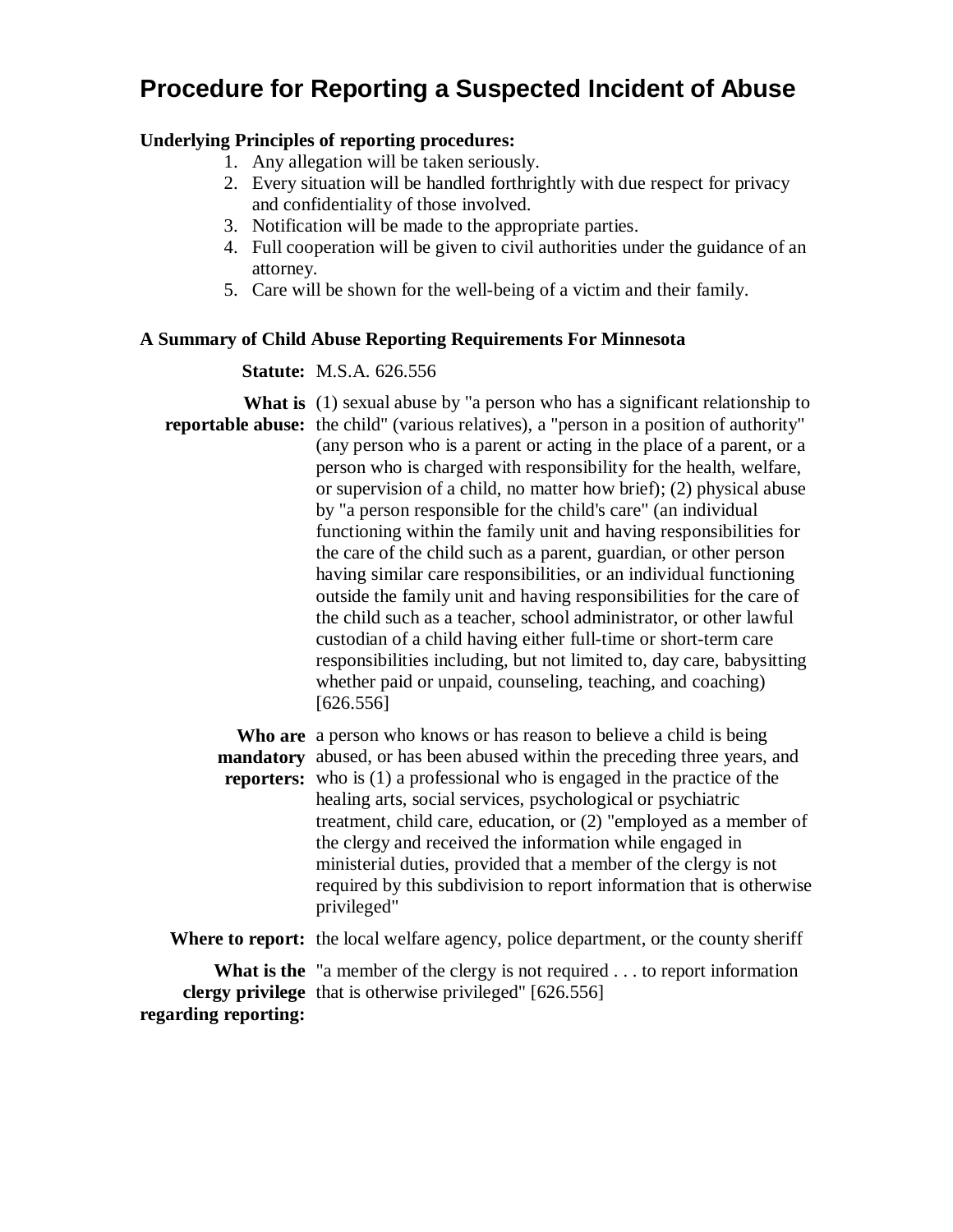#### **Reporting procedures for an allegation of abuse occurring at Pine Haven made against a volunteer or staff.**

- 1. Faculty will report allegations to the Dean; Staff will report allegations to the Camp Manager. *State law protects reporter from liability when they report actual or suspected abuse, so long as they do not act maliciously*.
- 2. The Dean will report allegations to the Camp Manager.
- 3. Faculty or Staff member will document allegation using "Abuse Allegation Information Report" attained from the Camp Manager.
- 4. The Camp Manager will contact the Chairman of the Board to assess situation.
- 5. All accusations will be taken seriously. However, if the accusation is found to be obviously frivolous, no further action will be taken.
- 6. Should the Camp Manager and the Chairman of the Board believe the alleged abuse is a maltreatment as defined in M.S.A. 626.556, the Chairman of the Board will contact our insurance agent and an attorney.
- 7. Should the Camp Manager and the Chairman of the Board believe the alleged abuse is a maltreatment as defined in M.S.A. 626.556,the camp manager shall report the same to the local (Hubbard County - 218-732- 1451) welfare agency or sheriffs department.
- 8. The Camp Manager will contact the victim's family upon the recommendation of the Chairman of the Board. Camp manager will reassure victim and victim's family that the complaint is being taken seriously; that we have procedures in place for complaints and they will be followed to ensure proper follow-through; and that the camp desires to extend care and support in whatever ways possible to the victim and the victim's family. The family will be encouraged to seek support from their local church minister.
- 9. If accused is a faculty volunteer at Pine Haven, they will immediately be relieved of their duties and removed from their cabin supervisory role. They will be dismissed from their services for that week. If the allegation is found to be false, they may serve at another time. If the allegation is substantiated, they will not be allowed to serve as a volunteer at Pine Haven again.
- 10. If accused is a staff member at Pine Haven, they will immediately be relieved of their duties and placed on an unpaid leave of absence during investigation. They will move off the campgrounds at their own expense and return for any investigative procedures at their own expense. If the allegations are substantiated with clear and convincing evidence, they will be dismissed. If the allegations are found to be false, they will be reinstated. Any back pay and/or reimbursement of expenses will be assessed and determined by the board chair and the manager. If findings are inconclusive the accused may or may not be reinstated, based upon the totality of the evidence.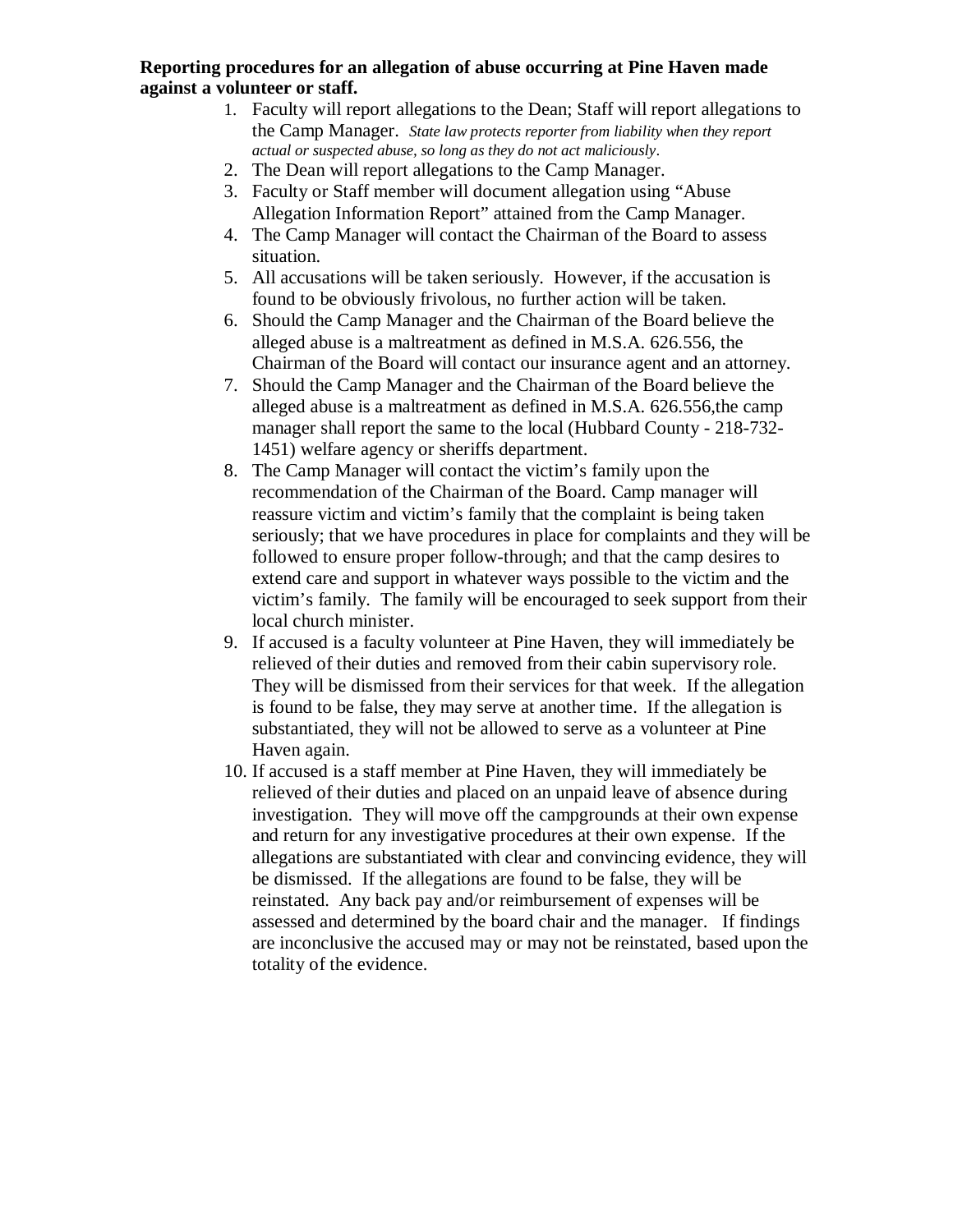**Reporting procedure for an allegation of abuse that occurred before the camp week and not involving any Pine Haven personnel.** 

- 1. Faculty will report allegations to the Dean; Staff will report allegations to the Camp Manager. *State law protects reporter from liability when they report actual or suspected abuse, so long as they do not act maliciously*.
- 2. The Dean will report allegations to the Camp Manager.
- 3. Faculty or Staff member will document allegation using "Abuse Allegation Information Report" attained from the Camp Manager.
- 4. The Camp Manager will contact the Chairman of the Board to assess situation.
- 5. All accusations will be taken seriously. However, if the accusation is obviously frivolous, no further action will be taken.
- 6. Should the Camp Manager and the Chairman of the Board believe the alleged abuse is a maltreatment as defined in M.S.A. 626.556, the Chairman of the Board will contact our insurance agent and an attorney.
- 7. Should the Camp Manager and the Chairman of the Board believe the alleged abuse is a maltreatment as defined in M.S.A. 626.556,the camp manager shall report the same to the local (Hubbard County - 218-732- 1451) welfare agency or sheriffs department.
- 8. The Camp Manager will contact the victim's family upon the recommendation of the Chairman of the Board. Camp manager will reassure victim and victim's family that the complaint is being taken seriously; that we have procedures in place for complaints and they will be followed to ensure proper follow-through; and that the camp desires to extend care and support in whatever ways possible to the victim and the victim's family. The family will be encouraged to seek support from their local church minister.

### **Procedure to Respond to Media Inquiries**

- 1. The designated spokesperson for any media inquiries regarding a case of child abuse allegation is the Chairman of the Board.
- 2. No one else is permitted to speak officially on behalf of Pine Haven to any media outlet unless approved by the Chairman of the Board.
- 3. Spokesperson will communicate Pine Haven's concern for all victims of child sexual abuse and that we take our allegations seriously.
- 4. Spokesperson will be briefed by an attorney regarding legal concerns and the content of any public comment.